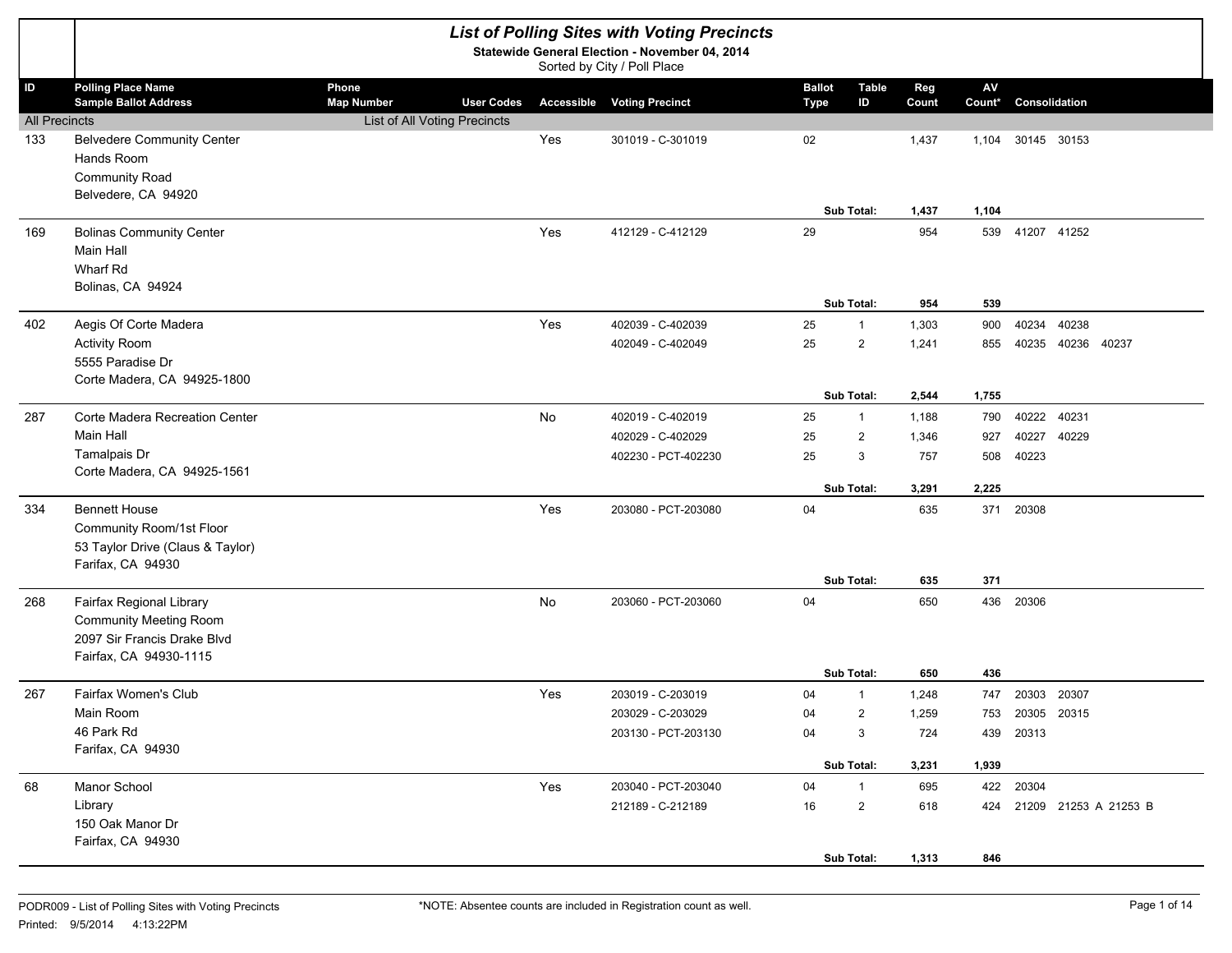| ID                   | <b>Polling Place Name</b><br><b>Sample Ballot Address</b> | Phone<br><b>Map Number</b>   | <b>User Codes</b> | Accessible | <b>Voting Precinct</b> | <b>Ballot</b><br>Type | <b>Table</b><br>ID | Reg<br>Count | $\mathsf{A}\mathsf{V}$<br>Count* | Consolidation                 |
|----------------------|-----------------------------------------------------------|------------------------------|-------------------|------------|------------------------|-----------------------|--------------------|--------------|----------------------------------|-------------------------------|
| <b>All Precincts</b> |                                                           | List of All Voting Precincts |                   |            |                        |                       |                    |              |                                  |                               |
| 356                  | Cape Marin                                                |                              |                   | Yes        | 204079 - C-204079      | 05                    | $\mathbf{1}$       | 1,616        | 1,152                            | 20449<br>20451<br>20452 A     |
|                      | Clubhouse                                                 |                              |                   |            |                        |                       |                    |              |                                  | 20452 B                       |
|                      | 1 Laderman Ln                                             |                              |                   |            | 404330 - PCT-404330    | 07                    | $\overline{2}$     | 579          | 416                              | 40433                         |
|                      | Greenbrae, CA 94904-2482                                  |                              |                   |            |                        |                       |                    |              |                                  |                               |
|                      |                                                           |                              |                   |            |                        |                       | Sub Total:         | 2,195        | 1,568                            |                               |
| 260                  | The Tamalpais                                             |                              |                   | Yes        | 204390 - PCT-204390    | 05                    |                    | 693          | 518                              | 20439                         |
|                      | Auditorium                                                |                              |                   |            |                        |                       |                    |              |                                  |                               |
|                      | 501 Via Casitas                                           |                              |                   |            |                        |                       |                    |              |                                  |                               |
|                      | Greenbrae, CA 94904                                       |                              |                   |            |                        |                       |                    |              |                                  |                               |
|                      |                                                           |                              |                   |            |                        |                       | Sub Total:         | 693          | 518                              |                               |
| 307                  | <b>Inverness Fire House</b>                               |                              |                   | Yes        | 412510 - PCT-412510    | 02                    |                    | 550          |                                  | 335 41251                     |
|                      | <b>Community Room</b>                                     |                              |                   |            |                        |                       |                    |              |                                  |                               |
|                      | 50 Inverness Way                                          |                              |                   |            |                        |                       |                    |              |                                  |                               |
|                      | Inverness, CA 94937                                       |                              |                   |            |                        |                       |                    |              |                                  |                               |
|                      |                                                           |                              |                   |            |                        |                       | Sub Total:         | 550          | 335                              |                               |
| 75                   | Anthony Bacich School                                     |                              |                   | Yes        | 212209 - C-212209      | 18                    |                    | 885          | 657                              | 21233 B 21233 C 21236 A       |
|                      | <b>Community Center</b>                                   |                              |                   |            |                        |                       |                    |              |                                  |                               |
|                      | 699 Sir Francis Drake Blvd.                               |                              |                   |            |                        |                       |                    |              |                                  |                               |
|                      | Kentfield, CA 94904                                       |                              |                   |            |                        |                       | Sub Total:         | 885          | 657                              |                               |
|                      |                                                           |                              |                   |            |                        |                       |                    |              |                                  |                               |
| 77                   | <b>Kentfield Fire Station</b>                             |                              |                   | Yes        | 212300 - PCT-212300    | 18                    |                    | 687          |                                  | 477 21230                     |
|                      | Engine Room                                               |                              |                   |            |                        |                       |                    |              |                                  |                               |
|                      | 1004 Sir Francis Drake Blvd<br>Kentfield, CA 94904        |                              |                   |            |                        |                       |                    |              |                                  |                               |
|                      |                                                           |                              |                   |            |                        |                       | Sub Total:         | 687          | 477                              |                               |
| 274                  | St Sebastian's Church                                     |                              |                   | Yes        | 204069 - C-204069      | 05                    | $\mathbf{1}$       | 965          | 671                              | 20442 20446                   |
|                      | Parish Hall                                               |                              |                   |            | 212219 - C-212219      | 18                    | $\overline{2}$     | 1,041        | 783                              | 21243 21248                   |
|                      | 373 Bon Air Rd                                            |                              |                   |            |                        |                       |                    |              |                                  |                               |
|                      | Kentfield, CA 94904                                       |                              |                   |            |                        |                       |                    |              |                                  |                               |
|                      |                                                           |                              |                   |            |                        |                       | Sub Total:         | 2,006        | 1,454                            |                               |
| 193                  | Larkspur Recreation Department                            |                              |                   | Yes        | 204410 - PCT-204410    | 07                    | 1                  | 526          | 378                              | 20441                         |
|                      | Larkspur Community Room                                   |                              |                   |            | 404250 - PCT-404250    | 07                    | $\overline{2}$     | 312          | 247                              | 40425                         |
|                      | 240 Doherty Drive                                         |                              |                   |            |                        |                       |                    |              |                                  |                               |
|                      | Larkspur, CA 94939                                        |                              |                   |            |                        |                       |                    |              |                                  |                               |
|                      |                                                           |                              |                   |            |                        |                       | Sub Total:         | 838          | 625                              |                               |
| 372                  | Masonic Lodge                                             |                              |                   | No         | 204039 - C-204039      | 05                    | $\mathbf{1}$       | 395          | 250                              | 20432 A 20432 B 20432 C       |
|                      | Main Hall                                                 |                              |                   |            | 204049 - C-204049      | 06                    | $\overline{2}$     | 435          | 329                              | 20432 D 20432 E               |
|                      | 1122 Magnolia Ave                                         |                              |                   |            | 212199 - C-212199      | 18                    | 3                  | 1,440        |                                  | 1,065 21229 B 21229 C 21229 D |
|                      | Larkspur, CA 94939                                        |                              |                   |            |                        |                       |                    |              |                                  | 21231                         |
|                      |                                                           |                              |                   |            |                        |                       | Sub Total:         | 2,270        | 1,644                            |                               |
| 196                  | Redwoods Presbyterian Church                              |                              |                   | No         | 204059 - C-204059      | 07                    | $\mathbf{1}$       | 1,583        | 1,072                            | 20440 20447                   |
|                      | Fellowship Hall                                           |                              |                   |            | 204350 - PCT-204350    | 07                    | $\overline{2}$     | 819          |                                  | 579 20435                     |
|                      | 110 Magnolia Ave                                          |                              |                   |            |                        |                       |                    |              |                                  |                               |
|                      | Larkspur, CA 94939                                        |                              |                   |            |                        |                       |                    |              |                                  |                               |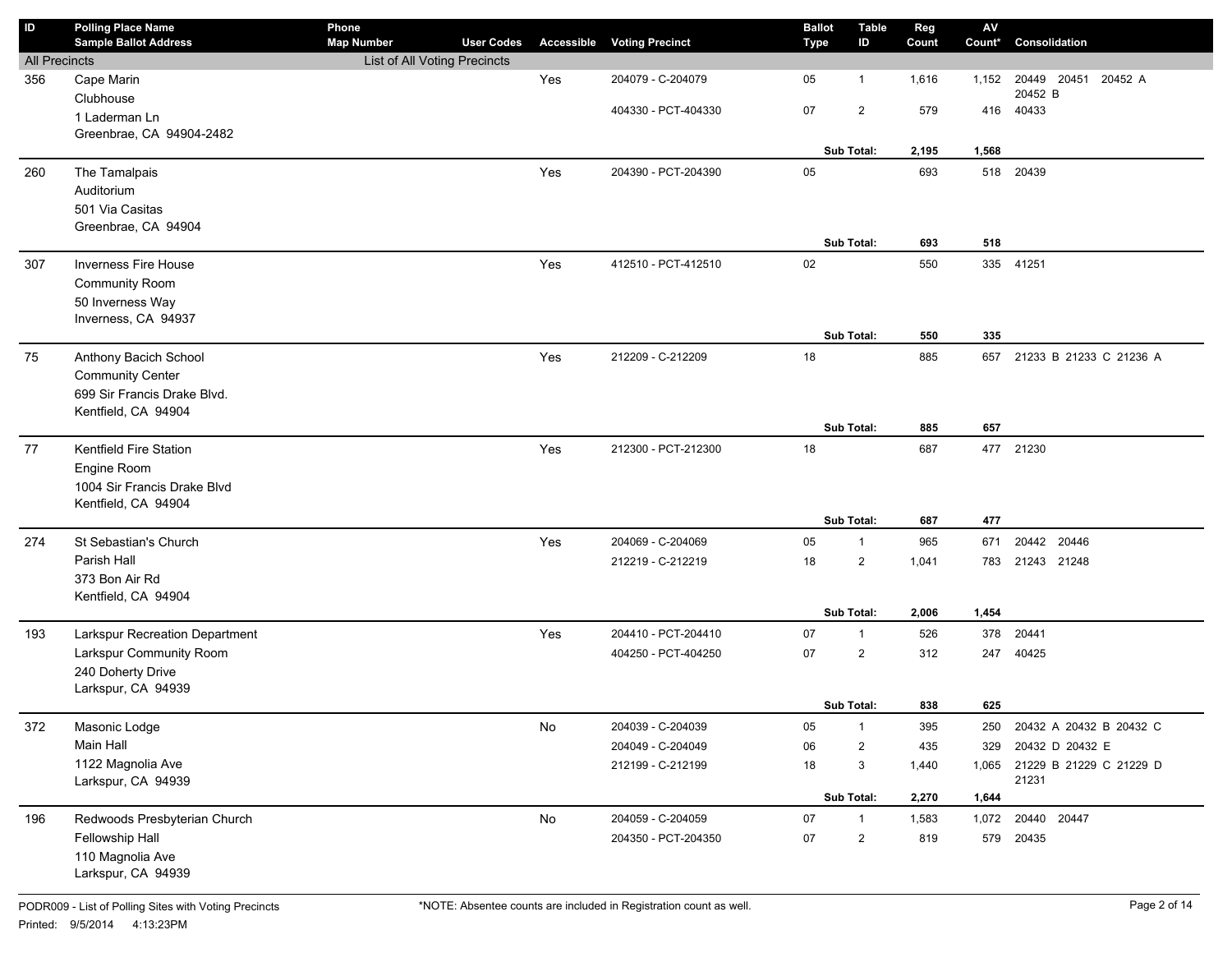| $\sf ID$             | <b>Polling Place Name</b><br><b>Sample Ballot Address</b> | Phone<br><b>Map Number</b>          | <b>User Codes</b> |           | <b>Accessible Voting Precinct</b> | <b>Ballot</b><br><b>Type</b> | <b>Table</b><br>ID | Reg<br>Count | AV<br>Count* | Consolidation     |  |
|----------------------|-----------------------------------------------------------|-------------------------------------|-------------------|-----------|-----------------------------------|------------------------------|--------------------|--------------|--------------|-------------------|--|
| <b>All Precincts</b> |                                                           | <b>List of All Voting Precincts</b> |                   |           |                                   |                              |                    |              |              |                   |  |
|                      |                                                           |                                     |                   |           |                                   |                              | Sub Total:         | 2,402        | 1,651        |                   |  |
| 364                  | Marguerita C. Johnson Senior Center                       |                                     |                   | No        | 312209 - C-312209                 | 02                           | $\mathbf{1}$       | 781          | 502          | 31227 31228       |  |
|                      | Multi-purpose Room                                        |                                     |                   |           | 312219 - C-312219                 | 02                           | $\sqrt{2}$         | 1,242        | 774          | 31229 31235       |  |
|                      | 640 Drake Ave                                             |                                     |                   |           |                                   |                              |                    |              |              |                   |  |
|                      | Marin City, CA 94965                                      |                                     |                   |           |                                   |                              |                    |              |              |                   |  |
|                      |                                                           |                                     |                   |           |                                   |                              | Sub Total:         | 2,023        | 1,276        |                   |  |
| 112                  | Almonte Improvement Club                                  |                                     |                   | No        | 312189 - C-312189                 | $02\,$                       |                    | 1,248        |              | 843 31218 31225   |  |
|                      | Large Hall                                                |                                     |                   |           |                                   |                              |                    |              |              |                   |  |
|                      | Almonte & Wisteria Way                                    |                                     |                   |           |                                   |                              |                    |              |              |                   |  |
|                      | Mill Valley, CA 94941-4138                                |                                     |                   |           |                                   |                              | Sub Total:         |              | 843          |                   |  |
|                      |                                                           |                                     |                   |           |                                   |                              |                    | 1,248        |              |                   |  |
| 114                  | Episcopal Church Of Our Savior                            |                                     |                   | Yes       | 305039 - C-305039                 | 02                           |                    | 1,517        | 1,046        | 30503 30504       |  |
|                      | Lovell Entrance - Fireside Room                           |                                     |                   |           |                                   |                              |                    |              |              |                   |  |
|                      | 10 Old Mill St<br>Mill Valley, CA 94941                   |                                     |                   |           |                                   |                              |                    |              |              |                   |  |
|                      |                                                           |                                     |                   |           |                                   |                              | Sub Total:         | 1,517        | 1,046        |                   |  |
| 163                  | Homestead Valley Community Ctr                            |                                     |                   | Yes       | 412179 - C-412179                 | 02                           | $\mathbf{1}$       | 1,049        | 676          | 41226 41228       |  |
|                      | Great Room                                                |                                     |                   |           | 412300 - PCT-412300               | 02                           | $\sqrt{2}$         | 615          | 447          | 41230             |  |
|                      | 315 Montford Ave                                          |                                     |                   |           |                                   |                              |                    |              |              |                   |  |
|                      | Mill Valley, CA 94941                                     |                                     |                   |           |                                   |                              |                    |              |              |                   |  |
|                      |                                                           |                                     |                   |           |                                   |                              | Sub Total:         | 1,664        | 1,123        |                   |  |
| 152                  | Marin Amateur Radio Club                                  |                                     |                   | <b>No</b> | 312159 - C-312159                 | $02\,$                       |                    | 430          |              | 235 31212 31219   |  |
|                      | Main Meeting Room                                         |                                     |                   |           |                                   |                              |                    |              |              |                   |  |
|                      | 27 Shell Rd                                               |                                     |                   |           |                                   |                              |                    |              |              |                   |  |
|                      | Mill Valley, CA 94941                                     |                                     |                   |           |                                   |                              |                    |              |              |                   |  |
|                      |                                                           |                                     |                   |           |                                   |                              | Sub Total:         | 430          | 235          |                   |  |
| 308                  | Mill Valley City Hall                                     |                                     |                   | No        | 305050 - PCT-305050               | 02                           |                    | 696          | 458          | 30505             |  |
|                      | 2nd Floor Conference Room                                 |                                     |                   |           |                                   |                              |                    |              |              |                   |  |
|                      | 26 Corte Madera Ave                                       |                                     |                   |           |                                   |                              |                    |              |              |                   |  |
|                      | Mill Valley, CA 94941                                     |                                     |                   |           |                                   |                              | Sub Total:         | 696          | 458          |                   |  |
| 396                  | Mill Valley Community Ctr                                 |                                     |                   | Yes       | 305069 - C-305069                 | 02                           | $\mathbf{1}$       | 1,531        | 1,114        | 30510 30511 30521 |  |
|                      | Forest Room                                               |                                     |                   |           | 305079 - C-305079                 | 02                           | $\sqrt{2}$         | 1,588        | 1,198        | 30513 30515 30520 |  |
|                      | 180 Camino Alto                                           |                                     |                   |           |                                   |                              |                    |              |              |                   |  |
|                      | Mill Valley, CA 94941-4603                                |                                     |                   |           |                                   |                              |                    |              |              |                   |  |
|                      |                                                           |                                     |                   |           |                                   |                              | Sub Total:         | 3,119        | 2,312        |                   |  |
| 418                  | Muir Woods Park Community Association                     |                                     |                   | No        | 412240 - PCT-412240               | $02\,$                       |                    | 484          |              | 305 41224         |  |
|                      | Main Room                                                 |                                     |                   |           |                                   |                              |                    |              |              |                   |  |
|                      | 40 Ridge Ave                                              |                                     |                   |           |                                   |                              |                    |              |              |                   |  |
|                      | Mill Valley, CA 94941-1783                                |                                     |                   |           |                                   |                              |                    |              |              |                   |  |
|                      |                                                           |                                     |                   |           |                                   |                              | Sub Total:         | 484          | 305          |                   |  |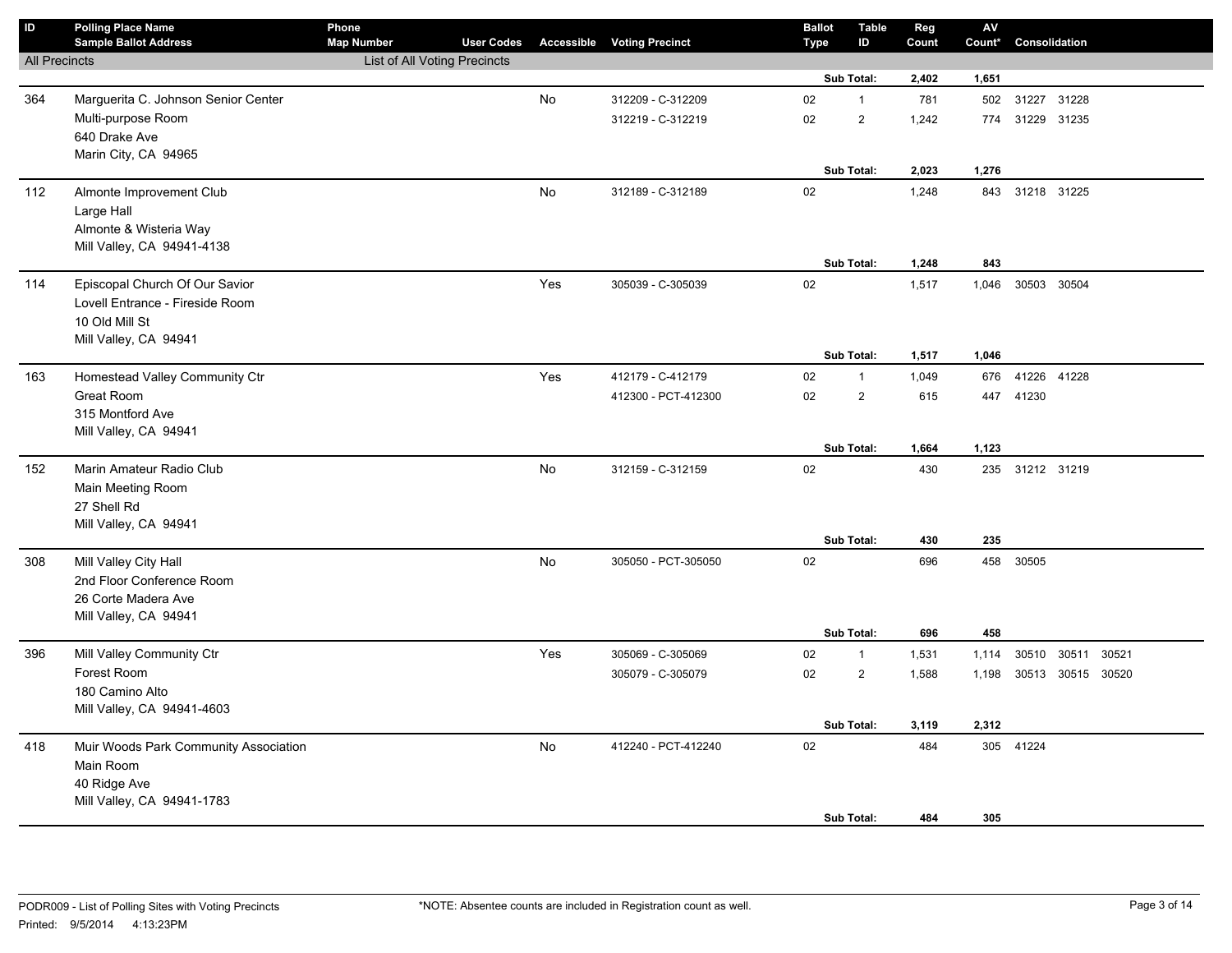| ID                   | <b>Polling Place Name</b>                                          | Phone                                                    |                   |            |                        | <b>Ballot</b> | <b>Table</b> | Reg   | $\mathsf{AV}$ |                     |  |
|----------------------|--------------------------------------------------------------------|----------------------------------------------------------|-------------------|------------|------------------------|---------------|--------------|-------|---------------|---------------------|--|
|                      | <b>Sample Ballot Address</b>                                       | <b>Map Number</b><br><b>List of All Voting Precincts</b> | <b>User Codes</b> | Accessible | <b>Voting Precinct</b> | <b>Type</b>   | ID           | Count | Count*        | Consolidation       |  |
| <b>All Precincts</b> |                                                                    |                                                          |                   |            |                        |               |              |       |               |                     |  |
| 278                  | Our Lady Of Mt Carmel Church<br>O Brien Hall (use Church Park Lot) |                                                          |                   | No         | 305029 - C-305029      | 02            |              | 1,350 | 896           | 30501<br>30502      |  |
|                      | 3 Oakdale Ave                                                      |                                                          |                   |            |                        |               |              |       |               |                     |  |
|                      | Mill Valley, CA 94941                                              |                                                          |                   |            |                        |               |              |       |               |                     |  |
|                      |                                                                    |                                                          |                   |            |                        |               | Sub Total:   | 1,350 | 896           |                     |  |
| 280                  | Park School                                                        |                                                          |                   | No         | 305049 - C-305049      | 02            | $\mathbf{1}$ | 1,367 | 957           | 30506<br>30508      |  |
|                      | Multi-purpose Room/gym                                             |                                                          |                   |            | 305059 - C-305059      | 02            | 2            | 1,330 | 910           | 30507<br>30509      |  |
|                      | 360 E. Blithedale Ave                                              |                                                          |                   |            |                        |               |              |       |               |                     |  |
|                      | Mill Valley, CA 94941-2140                                         |                                                          |                   |            |                        |               |              |       |               |                     |  |
|                      |                                                                    |                                                          |                   |            |                        |               | Sub Total:   | 2,697 | 1,867         |                     |  |
| 311                  | So Marin Fire Protection Dist                                      |                                                          |                   | Yes        | 312239 - C-312239      | 24            |              | 1,358 | 946           | 31240 31242 31243   |  |
|                      | <b>Training Room</b>                                               |                                                          |                   |            |                        |               |              |       |               |                     |  |
|                      | 308 Reed Blvd                                                      |                                                          |                   |            |                        |               |              |       |               |                     |  |
|                      | Mill Valley, CA 94941                                              |                                                          |                   |            |                        |               |              |       |               |                     |  |
|                      |                                                                    |                                                          |                   |            |                        |               | Sub Total:   | 1,358 | 946           |                     |  |
| 342                  | Tam Valley Community Ctr                                           |                                                          |                   | Yes        | 312169 - C-312169      | 02            | $\mathbf{1}$ | 1,167 | 799           | 31214 31224         |  |
|                      | Main Auditorium Hall                                               |                                                          |                   |            | 312179 - C-312179      | 02            | 2            | 1,529 | 1,101         | 31216 31217 31226   |  |
|                      | 203 Marin Ave                                                      |                                                          |                   |            | 312199 - C-312199      | 02            | 3            | 1,175 | 742           | 31222 31223         |  |
|                      | Mill Valley, CA 94941-4068                                         |                                                          |                   |            |                        |               |              |       |               |                     |  |
|                      |                                                                    |                                                          |                   |            |                        |               | Sub Total:   | 3,871 | 2,642         |                     |  |
| 164                  | Muir Beach Community Center                                        |                                                          |                   | Yes        | 412169 - C-412169      | 02            |              | 262   | 161           | 41220 A 41220 B     |  |
|                      | Main Meeting Room                                                  |                                                          |                   |            |                        |               |              |       |               |                     |  |
|                      | 19 Seacape Dr                                                      |                                                          |                   |            |                        |               |              |       |               |                     |  |
|                      | Muir Beach, CA 94965                                               |                                                          |                   |            |                        |               | Sub Total:   | 262   | 161           |                     |  |
|                      |                                                                    |                                                          |                   |            |                        |               |              |       |               |                     |  |
| 417                  | Nicasio School                                                     |                                                          |                   | Yes        | 412109 - C-412109      | 02            |              | 419   |               | 265 41204 B 41204 C |  |
|                      | Multi-purpose Room<br>5555 Nicasio Valley Rd                       |                                                          |                   |            |                        |               |              |       |               |                     |  |
|                      | Nicasio, CA 94946                                                  |                                                          |                   |            |                        |               |              |       |               |                     |  |
|                      |                                                                    |                                                          |                   |            |                        |               | Sub Total:   | 419   | 265           |                     |  |
| 211                  | All Saints Lutheran Church                                         |                                                          |                   | Yes        | 406069 - C-406069      | 26            |              | 1,159 | 806           | 40613 40618         |  |
|                      | Fireside Room                                                      |                                                          |                   |            |                        |               |              |       |               |                     |  |
|                      | 2 San Marin Dr                                                     |                                                          |                   |            |                        |               |              |       |               |                     |  |
|                      | Novato, CA 94945-1118                                              |                                                          |                   |            |                        |               |              |       |               |                     |  |
|                      |                                                                    |                                                          |                   |            |                        |               | Sub Total:   | 1,159 | 806           |                     |  |
| 206                  | Atria Tamalpais Senior Living                                      |                                                          |                   | Yes        | 506070 - PCT-506070    | 26            |              | 628   |               | 420 50607           |  |
|                      | <b>Activity Room</b>                                               |                                                          |                   |            |                        |               |              |       |               |                     |  |
|                      | 853 Tamalpais Ave                                                  |                                                          |                   |            |                        |               |              |       |               |                     |  |
|                      | Novato, CA 94947                                                   |                                                          |                   |            |                        |               |              |       |               |                     |  |
|                      |                                                                    |                                                          |                   |            |                        |               | Sub Total:   | 628   | 420           |                     |  |
| 201                  | Bahia Clubhouse                                                    |                                                          |                   | Yes        | 506150 - PCT-506150    | 26            |              | 664   |               | 448 50615           |  |
|                      | 3008 Topaz Drive                                                   |                                                          |                   |            |                        |               |              |       |               |                     |  |
|                      | Novato, CA 94945-1547                                              |                                                          |                   |            |                        |               |              |       |               |                     |  |
|                      |                                                                    |                                                          |                   |            |                        |               |              |       |               |                     |  |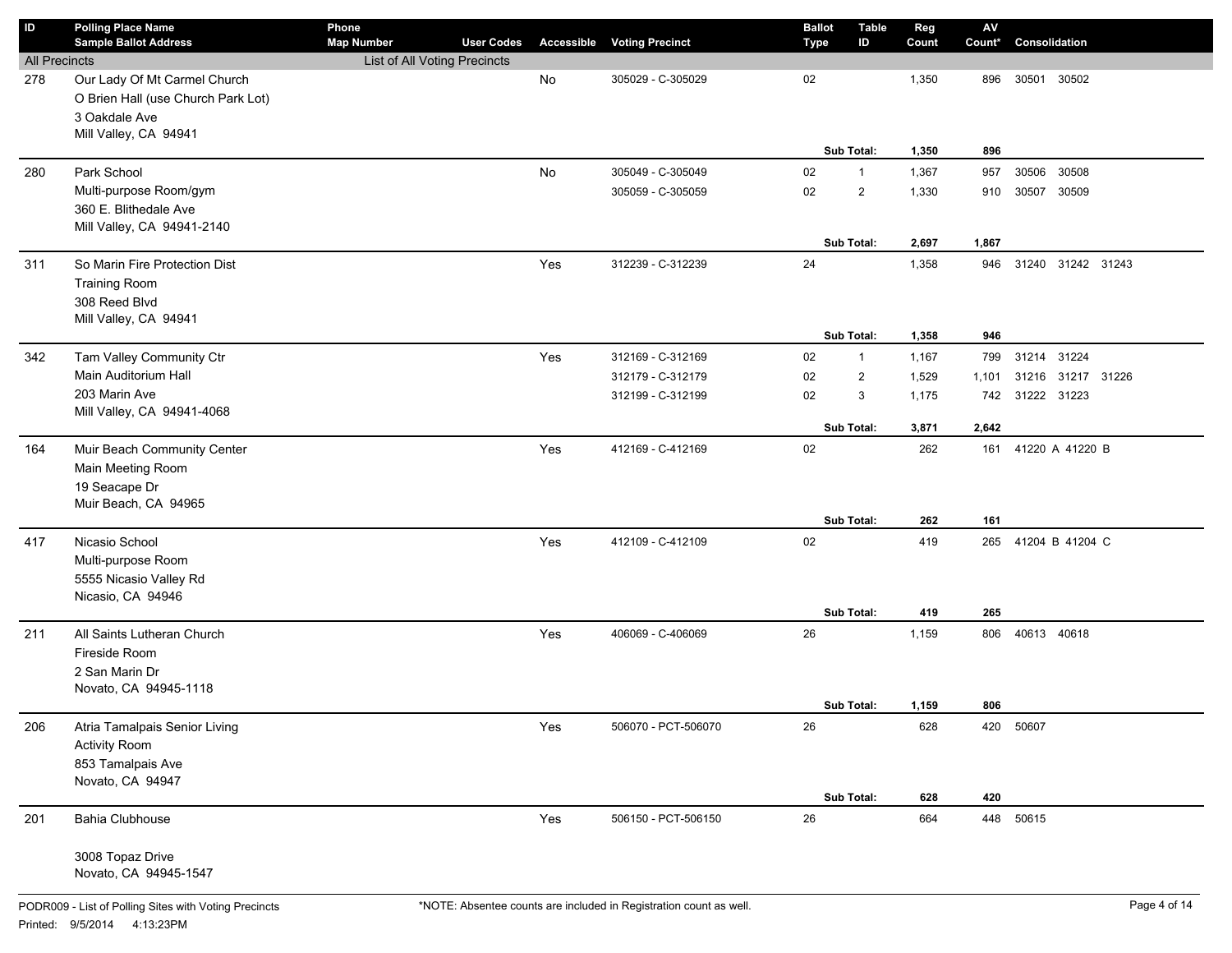| $\mathsf{ID}$        | <b>Polling Place Name</b><br><b>Sample Ballot Address</b>                                                      | Phone<br><b>Map Number</b>   | <b>User Codes</b> |     | <b>Accessible Voting Precinct</b> | <b>Ballot</b><br><b>Type</b> | <b>Table</b><br>ID | Reg<br>Count   | ${\sf AV}$<br>Count* | Consolidation |  |
|----------------------|----------------------------------------------------------------------------------------------------------------|------------------------------|-------------------|-----|-----------------------------------|------------------------------|--------------------|----------------|----------------------|---------------|--|
| <b>All Precincts</b> |                                                                                                                | List of All Voting Precincts |                   |     |                                   |                              |                    |                |                      |               |  |
|                      |                                                                                                                |                              |                   |     |                                   |                              | Sub Total:         | 664            | 448                  |               |  |
| 349                  | Bel Marin Community Center<br>Front Room<br>4 Montego Key<br>Novato, CA 94949-5301                             |                              |                   | Yes | 512179 - C-512179                 | 26                           |                    | 1,106          | 705                  | 51222 51232   |  |
|                      |                                                                                                                |                              |                   |     |                                   |                              | Sub Total:         | 1,106          | 705                  |               |  |
| 401                  | <b>Hamilton Arts Center</b><br>War Room 2nd Floor<br>500 Palm Dr<br>Novato, CA 94949-5004                      |                              |                   | Yes | 506159 - C-506159                 | 26                           |                    | 1,458          | 1,040                | 50639 50641   |  |
|                      |                                                                                                                |                              |                   |     |                                   |                              | Sub Total:         | 1,458          | 1,040                |               |  |
| 370                  | Hill Community Room<br>Behind Margaret Todd Sr Center<br>1560 Hill Road<br>Novato, CA 94947-4002               |                              |                   | Yes | 506069 - C-506069                 | 26                           | Sub Total:         | 1,487<br>1,487 | 976<br>976           | 50612 50616   |  |
| 218                  | Ignacio Hills Apartments                                                                                       |                              |                   | No  | 506129 - C-506129                 | 26                           | $\mathbf{1}$       | 1,475          | 1,101                | 50631 50633   |  |
|                      | Clubhouse<br>431 Ignacio Blvd<br>Novato, CA 94949                                                              |                              |                   |     | 512340 - PCT-512340               | 26                           | $\overline{2}$     | 781            | 581                  | 51234         |  |
|                      |                                                                                                                |                              |                   |     |                                   |                              | Sub Total:         | 2,256          | 1,682                |               |  |
| 229                  | Los Robles Mobile Home Park<br>Card Room<br>100 Roblar Dr<br>Novato, CA 94949-6133                             |                              |                   | Yes | 506139 - C-506139                 | 26                           |                    | 925            | 597                  | 50635 50638   |  |
|                      |                                                                                                                |                              |                   |     |                                   |                              | Sub Total:         | 925            | 597                  |               |  |
| 230                  | Marin Valley Mobile Country Club<br>Ballroom<br>100 Marin Valley Dr<br>Novato, CA 94949                        |                              |                   | Yes | 506400 - PCT-506400               | 26                           | Sub Total:         | 729<br>729     | 512<br>512           | 50640         |  |
| 228                  | Munoz Residence<br>Garage<br>575 Fairway Dr<br>Novato, CA 94949                                                |                              |                   | No  | 506119 - C-506119                 | 26                           | Sub Total:         | 1,294<br>1,294 | 983<br>983           | 50629 50630   |  |
|                      |                                                                                                                |                              |                   |     |                                   |                              |                    |                |                      |               |  |
| 237                  | No Marin Water District Ofc<br>Front Lobby<br>End Of Rush Creek Place Off Redwood Bou<br>Novato, CA 94945-2426 |                              |                   | Yes | 506029 - C-506029                 | 26                           | Sub Total:         | 1,115<br>1,115 | 771<br>771           | 50602 50608   |  |
|                      |                                                                                                                |                              |                   |     |                                   |                              |                    |                |                      |               |  |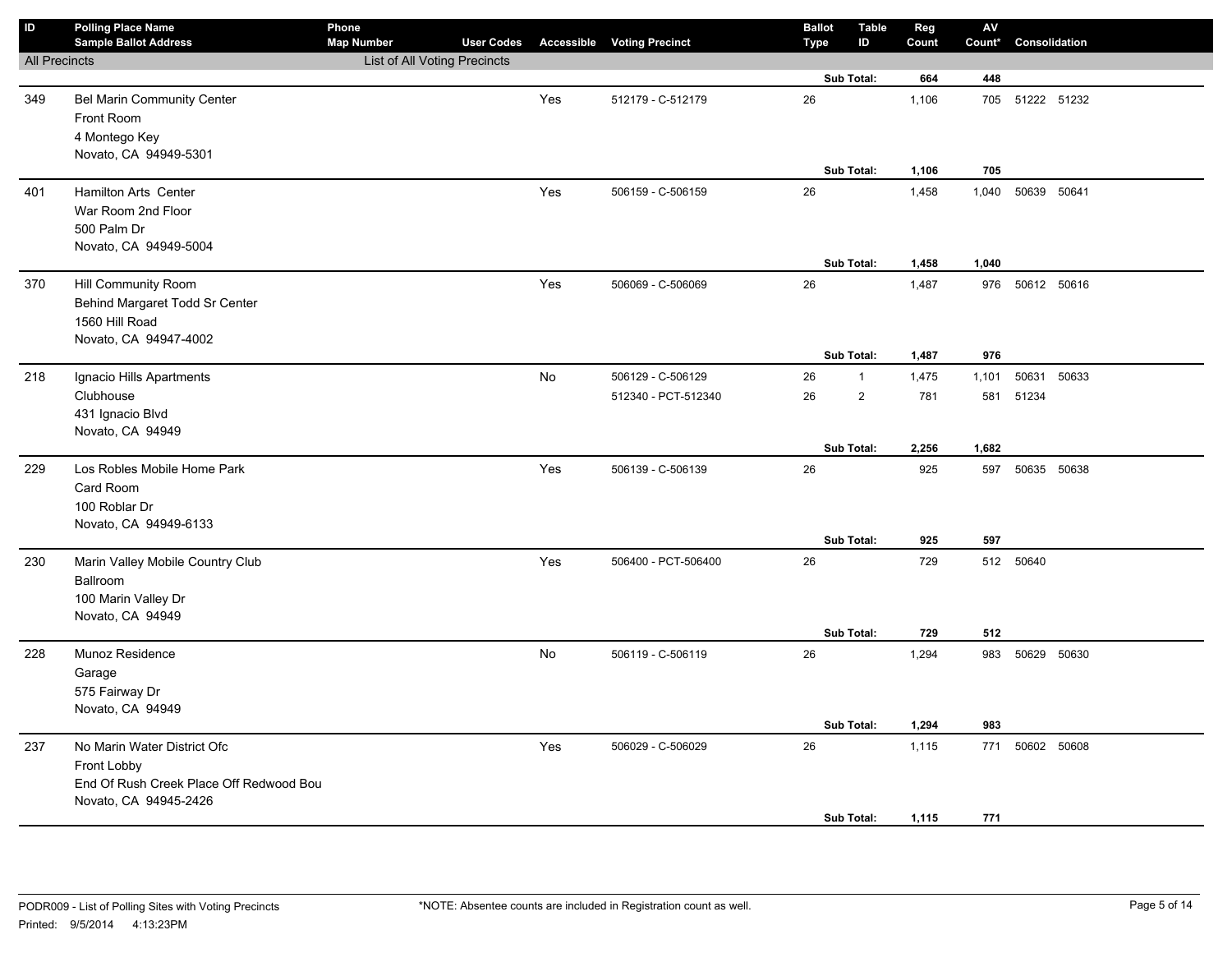| ID                   | <b>Polling Place Name</b>                              | Phone                        |                   |     |                                   | <b>Ballot</b> | <b>Table</b>   | Reg   | $\mathsf{A}\mathsf{V}$ |                   |  |
|----------------------|--------------------------------------------------------|------------------------------|-------------------|-----|-----------------------------------|---------------|----------------|-------|------------------------|-------------------|--|
|                      | <b>Sample Ballot Address</b>                           | <b>Map Number</b>            | <b>User Codes</b> |     | <b>Accessible Voting Precinct</b> | Type          | ID             | Count | Count*                 | Consolidation     |  |
| <b>All Precincts</b> |                                                        | List of All Voting Precincts |                   |     |                                   |               |                |       |                        |                   |  |
| 234                  | Novato Fire Station #61                                |                              |                   | Yes | 506059 - C-506059                 | 26            |                | 1,450 | 960                    | 50611 50617       |  |
|                      | Second Floor Training Room                             |                              |                   |     |                                   |               |                |       |                        |                   |  |
|                      | 7025 Redwood Blvd                                      |                              |                   |     |                                   |               |                |       |                        |                   |  |
|                      | Novato, CA 94949                                       |                              |                   |     |                                   |               | Sub Total:     | 1,450 | 960                    |                   |  |
|                      | Novato Fire Station #62                                |                              |                   |     |                                   |               |                |       |                        |                   |  |
| 350                  |                                                        |                              |                   | No  | 506079 - C-506079                 | 26            | $\mathbf{1}$   | 1,513 | 1,076                  | 50613 50619       |  |
|                      | Tower Training Room                                    |                              |                   |     | 512169 - C-512169                 | 26            | $\overline{2}$ | 1,345 | 930                    | 51209 51218 51221 |  |
|                      | 450 Atherton Ave-corner Olive<br>Novato, CA 94945-3461 |                              |                   |     |                                   |               |                |       |                        |                   |  |
|                      |                                                        |                              |                   |     |                                   |               | Sub Total:     | 2,858 | 2,006                  |                   |  |
| 232                  | Novato Fire Station #63                                |                              |                   | Yes | 506019 - C-506019                 | 26            |                | 1,499 | 1,026                  | 50601 50603       |  |
|                      | Engine Room                                            |                              |                   |     |                                   |               |                |       |                        |                   |  |
|                      | 65 San Ramon Way                                       |                              |                   |     |                                   |               |                |       |                        |                   |  |
|                      | Novato, CA 94945-1638                                  |                              |                   |     |                                   |               |                |       |                        |                   |  |
|                      |                                                        |                              |                   |     |                                   |               | Sub Total:     | 1,499 | 1,026                  |                   |  |
| 373                  | Novato Oaks Inn                                        |                              |                   | No  | 506149 - C-506149                 | 26            |                | 1,274 | 875                    | 50636 50637       |  |
|                      | Lobby                                                  |                              |                   |     |                                   |               |                |       |                        |                   |  |
|                      | 215 Alameda Del Prado                                  |                              |                   |     |                                   |               |                |       |                        |                   |  |
|                      | Novato, CA 94949-6657                                  |                              |                   |     |                                   |               |                |       |                        |                   |  |
|                      |                                                        |                              |                   |     |                                   |               | Sub Total:     | 1,274 | 875                    |                   |  |
| 205                  | Novato School District Offices                         |                              |                   | Yes | 506049 - C-506049                 | 26            |                | 1,554 | 991                    | 50606 50610       |  |
|                      | Conference Room 107                                    |                              |                   |     |                                   |               |                |       |                        |                   |  |
|                      | 1015 Seventh St                                        |                              |                   |     |                                   |               |                |       |                        |                   |  |
|                      | Novato, CA 94945-2228                                  |                              |                   |     |                                   |               |                |       |                        |                   |  |
|                      |                                                        |                              |                   |     |                                   |               | Sub Total:     | 1,554 | 991                    |                   |  |
| 423                  | Open Door Christian Church                             |                              |                   | No  | 406190 - PCT-406190               | 26            |                | 703   |                        | 499 40619         |  |
|                      | Fellowship Hall                                        |                              |                   |     |                                   |               |                |       |                        |                   |  |
|                      | 1915 Novato Blvd                                       |                              |                   |     |                                   |               |                |       |                        |                   |  |
|                      | Novato, CA 94947                                       |                              |                   |     |                                   |               |                |       |                        |                   |  |
|                      |                                                        |                              |                   |     |                                   |               | Sub Total:     | 703   | 499                    |                   |  |
| 175                  | Pleasant Valley School                                 |                              |                   | Yes | 406059 - C-406059                 | 26            |                | 1,194 | 824                    | 40610 40612       |  |
|                      | Room E-2                                               |                              |                   |     |                                   |               |                |       |                        |                   |  |
|                      | 755 Sutro Ave                                          |                              |                   |     |                                   |               |                |       |                        |                   |  |
|                      | Novato, CA 94947                                       |                              |                   |     |                                   |               |                |       |                        |                   |  |
|                      |                                                        |                              |                   |     |                                   |               | Sub Total:     | 1,194 | 824                    |                   |  |
| 210                  | Presbyterian Church Of Novato                          |                              |                   | Yes | 506140 - PCT-506140               | 26            | $\mathbf{1}$   | 754   | 520                    | 50614             |  |
|                      | <b>Trevitt Hall</b>                                    |                              |                   |     | 512230 - PCT-512230               | 26            | $\overline{2}$ | 657   | 471                    | 51223             |  |
|                      | 710 Wilson Ave                                         |                              |                   |     |                                   |               |                |       |                        |                   |  |
|                      | Novato, CA 94947                                       |                              |                   |     |                                   |               | Sub Total:     | 1,411 | 991                    |                   |  |
|                      |                                                        |                              |                   |     | 506039 - C-506039                 | 26            |                |       |                        | 1,042 50604 50605 |  |
| 212                  | Seventh Day Adventist Church                           |                              |                   | Yes |                                   |               |                | 1,494 |                        |                   |  |
|                      | Multi-purpose Room                                     |                              |                   |     |                                   |               |                |       |                        |                   |  |
|                      | 495 San Marin Dr<br>Novato, CA 94945-1335              |                              |                   |     |                                   |               |                |       |                        |                   |  |
|                      |                                                        |                              |                   |     |                                   |               |                |       |                        |                   |  |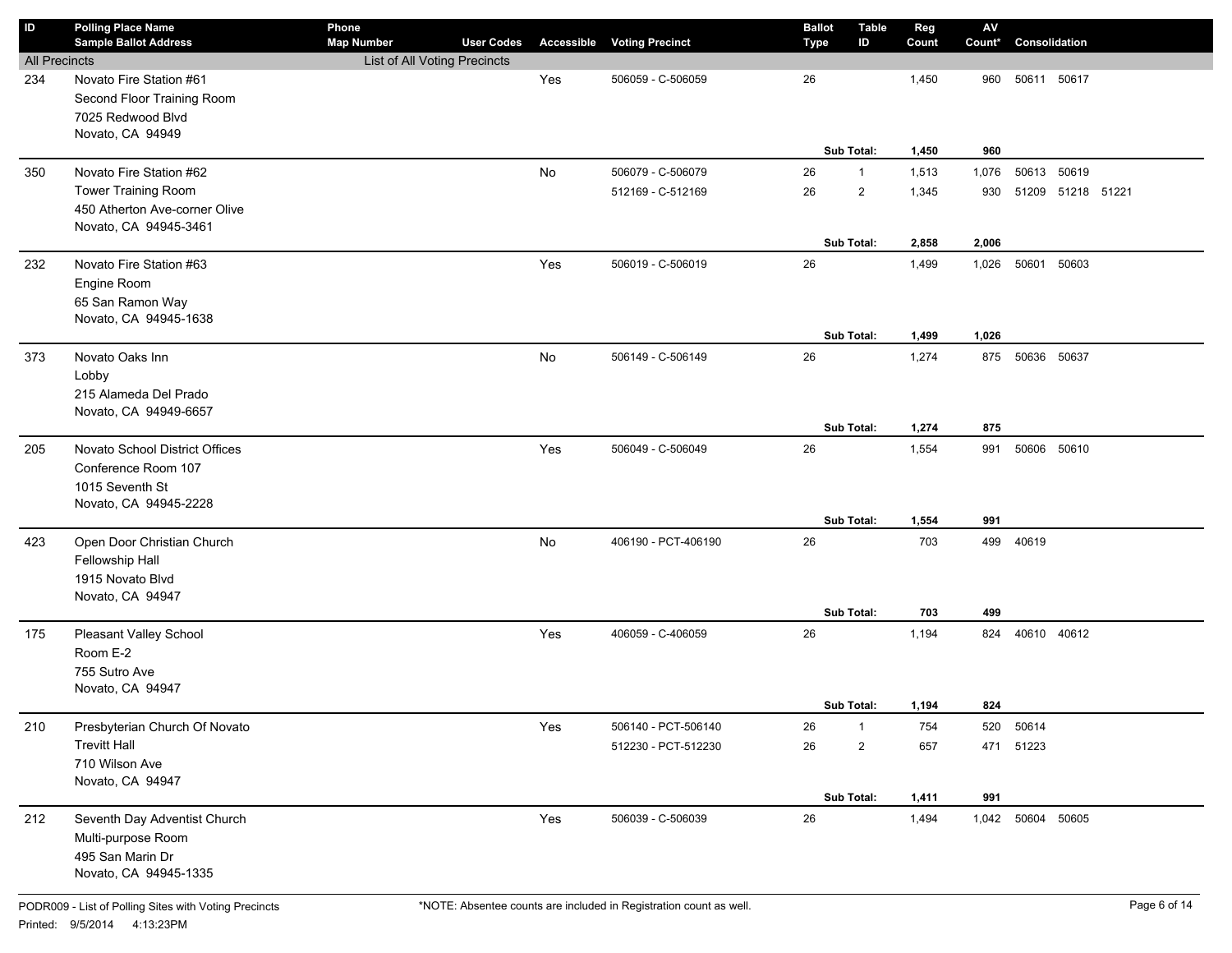| ID                   | <b>Polling Place Name</b><br><b>Sample Ballot Address</b>             | Phone<br><b>Map Number</b>   | <b>User Codes</b> |           | <b>Accessible Voting Precinct</b> | <b>Ballot</b><br>Type | <b>Table</b><br>ID           | Reg<br>Count   | ${\sf AV}$<br>Count* | Consolidation                                |
|----------------------|-----------------------------------------------------------------------|------------------------------|-------------------|-----------|-----------------------------------|-----------------------|------------------------------|----------------|----------------------|----------------------------------------------|
| <b>All Precincts</b> |                                                                       | List of All Voting Precincts |                   |           |                                   |                       |                              |                |                      |                                              |
|                      |                                                                       |                              |                   |           |                                   |                       | Sub Total:                   | 1,494          | 1,042                |                                              |
| 176                  | Sinaloa School<br>Library<br>2045 Vineyard Rd                         |                              |                   | Yes       | 406170 - PCT-406170               | 26                    |                              | 801            |                      | 552 40617                                    |
|                      | Novato, CA 94947-3810                                                 |                              |                   |           |                                   |                       |                              |                |                      |                                              |
|                      |                                                                       |                              |                   |           |                                   |                       | Sub Total:                   | 801            | 552                  |                                              |
| 374                  | United Methodist Church                                               |                              |                   | Yes       | 506089 - C-506089                 | 26                    | $\mathbf{1}$                 | 1,535          | 1,001                | 50620 50626                                  |
|                      | Social Hall                                                           |                              |                   |           | 506099 - C-506099                 | 26                    | $\overline{2}$               | 1,570          | 1,115                | 50628<br>50624                               |
|                      | 1473 South Novato Blvd                                                |                              |                   |           | 506109 - C-506109                 | 26                    | 3                            | 1,594          | 1,110                | 50625 50627                                  |
|                      | Novato, CA 94947                                                      |                              |                   |           |                                   |                       | Sub Total:                   | 4,699          | 3,226                |                                              |
| 161                  | Wild Horse Valley Clubhouse                                           |                              |                   | Yes       | 406140 - PCT-406140               | 26                    | $\mathbf{1}$                 | 762            | 550                  | 40614                                        |
|                      | 110 Wild Horse Valley Dr                                              |                              |                   |           | 412139 - C-412139                 | 26                    | $\overline{\mathbf{c}}$      | 750            | 501                  | 41208 B 41208 C 41208 D<br>41208 E           |
|                      | Novato, CA 94947                                                      |                              |                   |           |                                   |                       | Sub Total:                   | 1,512          | 1,051                |                                              |
| 285                  | Pt. Reyes Fire Station<br><b>Community Meeting Room</b><br>4th & B St |                              |                   | Yes       | 412099 - C-412099                 | 02                    |                              | 1,107          |                      | 719 41203 41205 A 41205 C<br>41205 D 41205 E |
|                      | Point Reyes, CA 94956                                                 |                              |                   |           |                                   |                       | Sub Total:                   | 1,107          | 719                  |                                              |
| 73                   | Ross School<br>Green Room<br>9 Lagunitas Rd<br>Ross, CA 94957         |                              |                   | Yes       | 207089 - C-207089                 | 09                    |                              | 1,564          |                      | 1,113 20718 20719 C 20728                    |
|                      |                                                                       |                              |                   |           |                                   |                       | Sub Total:                   | 1,564          | 1,113                |                                              |
| 83                   | American Legion Hall                                                  |                              |                   | No        | 208109 - C-208109                 | 12                    | $\mathbf{1}$                 | 1,301          | 871                  | 20814 20823                                  |
|                      | (log Cabin)<br>120 Veterans Place<br>San Anselmo, CA 94960            |                              |                   |           | 208139 - C-208139                 | 12                    | $\overline{2}$<br>Sub Total: | 1,418<br>2,719 | 889<br>1,760         | 20820 20821 B                                |
| 54                   | First Presbyterian Church Of San Anselmo                              |                              |                   | No        | 208119 - C-208119                 | 12                    |                              | 1,298          |                      | 840 20816 20824                              |
|                      | Fireside Room<br>72 Kensington Rd<br>San Anselmo, CA 94960            |                              |                   |           |                                   |                       | Sub Total:                   | 1,298          | 840                  |                                              |
| 58                   | Ross Valley Fire Station #19                                          |                              |                   | <b>No</b> | 208250 - PCT-208250               | 12                    |                              | 771            | 509                  | 20825                                        |
|                      | Engine Room<br>777 San Anselmo Ave<br>San Anselmo, CA 94960           |                              |                   |           |                                   |                       |                              |                |                      |                                              |
|                      |                                                                       |                              |                   |           |                                   |                       | <b>Sub Total:</b>            | 771            | 509                  |                                              |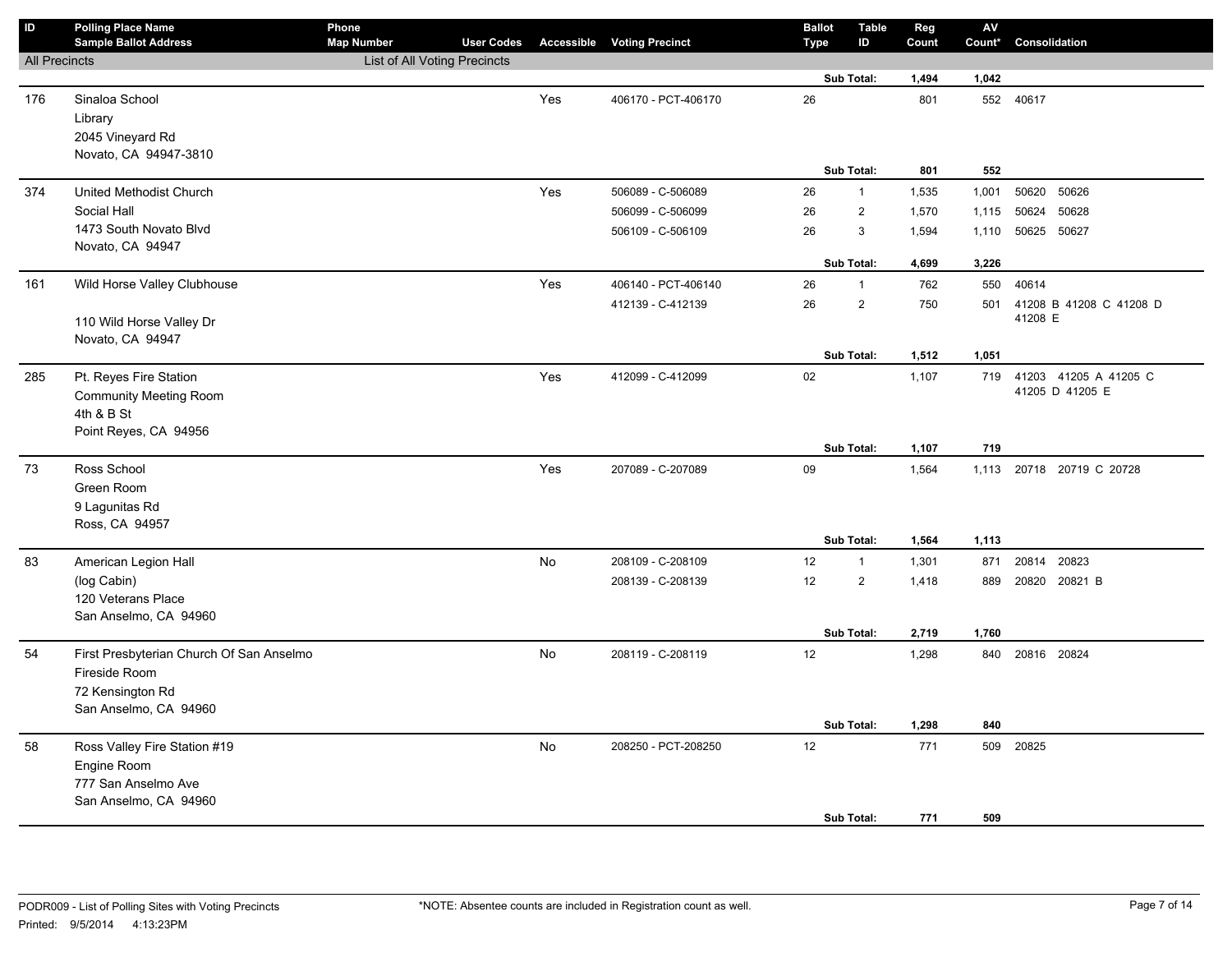| $\mathsf{ID}$        | <b>Polling Place Name</b><br><b>Sample Ballot Address</b>   | Phone<br><b>Map Number</b>   | <b>User Codes</b> | <b>Accessible</b> | <b>Voting Precinct</b> | <b>Ballot</b><br><b>Type</b> | <b>Table</b><br>ID | Reg<br>Count | $\mathsf{AV}$<br>Count* | Consolidation                      |
|----------------------|-------------------------------------------------------------|------------------------------|-------------------|-------------------|------------------------|------------------------------|--------------------|--------------|-------------------------|------------------------------------|
| <b>All Precincts</b> |                                                             | List of All Voting Precincts |                   |                   |                        |                              |                    |              |                         |                                    |
| 357                  | Ross Valley Fire Station #20                                |                              |                   | Yes               | 208099 - C-208099      | 11                           | 1                  | 1,004        | 666                     | 20811 20817 A                      |
|                      | Engine Room                                                 |                              |                   |                   | 208100 - PCT-208100    | 11                           | $\overline{2}$     | 803          | 554                     | 20810                              |
|                      | Arroyo & Butterfield Rd                                     |                              |                   |                   |                        |                              |                    |              |                         |                                    |
|                      | San Anselmo, CA 94960-1262                                  |                              |                   |                   |                        |                              |                    |              |                         |                                    |
|                      |                                                             |                              |                   |                   |                        |                              | Sub Total:         | 1,807        | 1,220                   |                                    |
| 247                  | Sleepy Hollow Homes Association                             |                              |                   | No                | 208129 - C-208129      | 12                           | $\mathbf{1}$       | 368          | 267                     | 20817 B                            |
|                      | Main Room                                                   |                              |                   |                   | 212179 - C-212179      | 15                           | $\overline{2}$     | 1,643        | 1,100                   | 21201 21202 21255 A                |
|                      | 1317 Butterfield Rd                                         |                              |                   |                   |                        |                              |                    |              |                         |                                    |
|                      | San Anselmo, CA 94960-1055                                  |                              |                   |                   |                        |                              | Sub Total:         | 2,011        | 1,367                   |                                    |
| 170                  | San Geronimo Valley Community Center                        |                              |                   | Yes               | 412119 - C-412119      | 30                           |                    | 1,498        | 909                     | 41206 41211                        |
|                      | West Room                                                   |                              |                   |                   |                        |                              |                    |              |                         |                                    |
|                      | 6350 Sir Francis Drake Blvd                                 |                              |                   |                   |                        |                              |                    |              |                         |                                    |
|                      | San Geronimo, CA 94963                                      |                              |                   |                   |                        |                              |                    |              |                         |                                    |
|                      |                                                             |                              |                   |                   |                        |                              | Sub Total:         | 1,498        | 909                     |                                    |
| 400                  | Aegis Of San Rafael                                         |                              |                   | No                | 109109 - C-109109      | 02                           |                    | 861          | 591                     | 10923 A 10923 D 10923 F            |
|                      | Living Room                                                 |                              |                   |                   |                        |                              |                    |              |                         | 10932 A 10932 C 10932 D            |
|                      | 111 Merrydale Rd                                            |                              |                   |                   |                        |                              |                    |              |                         | 10932 E                            |
|                      | San Rafael, CA 94903-4070                                   |                              |                   |                   |                        |                              |                    |              |                         |                                    |
|                      |                                                             |                              |                   |                   |                        |                              | Sub Total:         | 861          | 591                     |                                    |
| 181                  | Albert J. Boro Community Center                             |                              |                   | Yes               | 409079 - C-409079      | 02                           | 1                  | 1,145        | 792                     | 40949<br>40950                     |
|                      | Classroom 4 & 5                                             |                              |                   |                   | 409460 - PCT-409460    | 02                           | $\overline{2}$     | 614          | 371                     | 40946                              |
|                      | 50 Canal St                                                 |                              |                   |                   |                        |                              |                    |              |                         |                                    |
|                      | San Rafael, CA 94901                                        |                              |                   |                   |                        |                              |                    |              |                         |                                    |
|                      |                                                             |                              |                   |                   |                        |                              | Sub Total:         | 1,759        | 1,163                   |                                    |
| 424                  | Autodesk<br><b>Blackpool Centurion-use Outside Entrance</b> |                              |                   | Yes               | 109069 - C-109069      | 02                           | 1                  | 784          | 569                     | 10919 A 10925                      |
|                      | 111 Mc Innis Pkwy                                           |                              |                   |                   | 109079 - C-109079      | 01                           | $\overline{2}$     | 503          | 344                     | 10919 B                            |
|                      | San Rafael, CA 94903                                        |                              |                   |                   |                        |                              |                    |              |                         |                                    |
|                      |                                                             |                              |                   |                   |                        |                              | Sub Total:         | 1,287        | 913                     |                                    |
| 8                    | Christ Presbyterian Church                                  |                              |                   | Yes               | 109019 - C-109019      | 01                           | $\mathbf{1}$       | 1,515        | 1,011                   | 10903<br>10910                     |
|                      | Sanctuary                                                   |                              |                   |                   | 109029 - C-109029      | 01                           | $\overline{2}$     | 1,478        | 1,031                   | 10905 10906                        |
|                      | 620 Del Ganado Rd                                           |                              |                   |                   |                        |                              |                    |              |                         |                                    |
|                      | San Rafael, CA 94903                                        |                              |                   |                   |                        |                              |                    |              |                         |                                    |
|                      |                                                             |                              |                   |                   |                        |                              | Sub Total:         | 2,993        | 2,042                   |                                    |
| 255                  | Coleman School                                              |                              |                   | Yes               | 109400 - PCT-109400    | 02                           |                    | 779          |                         | 583 10940                          |
|                      | Library                                                     |                              |                   |                   |                        |                              |                    |              |                         |                                    |
|                      | 800 Belle Avenue                                            |                              |                   |                   |                        |                              |                    |              |                         |                                    |
|                      | San Rafael, CA 94901                                        |                              |                   |                   |                        |                              |                    |              |                         |                                    |
|                      |                                                             |                              |                   |                   |                        |                              | Sub Total:         | 779          | 583                     |                                    |
| 354                  | Contempo Marin                                              |                              |                   | Yes               | 109059 - C-109059      | 01                           |                    | 1,426        | 1,003                   | 10917 A 10917 C 10924 A<br>10924 B |
|                      | Main Room                                                   |                              |                   |                   |                        |                              |                    |              |                         |                                    |
|                      | 400 Yosemite Rd<br>San Rafael, CA 94903-2232                |                              |                   |                   |                        |                              |                    |              |                         |                                    |
|                      |                                                             |                              |                   |                   |                        |                              |                    |              |                         |                                    |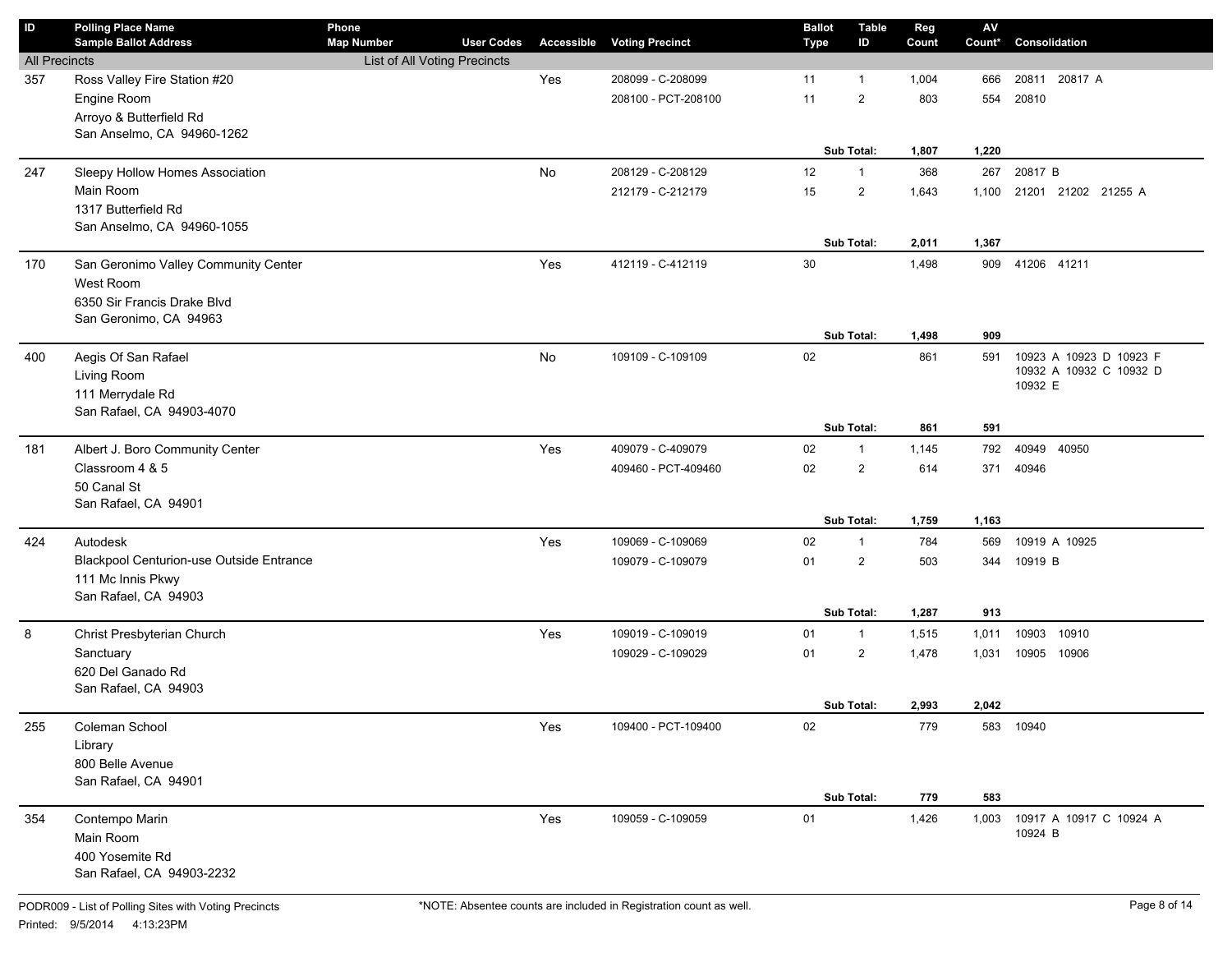| ID                   | <b>Polling Place Name</b><br><b>Sample Ballot Address</b> | Phone<br><b>Map Number</b>   | <b>User Codes</b> |           | <b>Accessible Voting Precinct</b> | <b>Ballot</b><br><b>Type</b> | <b>Table</b><br>ID | Reg<br>Count | ${\sf AV}$<br>Count* | Consolidation                    |
|----------------------|-----------------------------------------------------------|------------------------------|-------------------|-----------|-----------------------------------|------------------------------|--------------------|--------------|----------------------|----------------------------------|
| <b>All Precincts</b> |                                                           | List of All Voting Precincts |                   |           |                                   |                              |                    |              |                      |                                  |
|                      |                                                           |                              |                   |           |                                   |                              | Sub Total:         | 1,426        | 1,003                |                                  |
| 39                   | Dixie School                                              |                              |                   | No        | 112169 - C-112169                 | 01                           |                    | 1,500        | 1,136                | 11201 11202 11204                |
|                      | Multi-purpose Room                                        |                              |                   |           |                                   |                              |                    |              |                      |                                  |
|                      | 1175 Idylberry Rd                                         |                              |                   |           |                                   |                              |                    |              |                      |                                  |
|                      | San Rafael, CA 94903                                      |                              |                   |           |                                   |                              |                    |              |                      |                                  |
|                      |                                                           |                              |                   |           |                                   |                              | Sub Total:         | 1,500        | 1,136                |                                  |
| $\overline{4}$       | First Presbyterian Church of San Rafael                   |                              |                   | Yes       | 109119 - C-109119                 | 02                           |                    | 1,532        | 1,041                | 10929<br>10937                   |
|                      | Chapel Lounge - entrance on Mission St.                   |                              |                   |           |                                   |                              |                    |              |                      |                                  |
|                      | 1510 5th Ave                                              |                              |                   |           |                                   |                              |                    |              |                      |                                  |
|                      | San Rafael, CA 94901                                      |                              |                   |           |                                   |                              | Sub Total:         |              | 1,041                |                                  |
|                      |                                                           |                              |                   |           |                                   |                              |                    | 1,532        |                      |                                  |
| 19                   | Golden Hinde                                              |                              |                   | Yes       | 109049 - C-109049                 | 01                           | $\mathbf{1}$       | 859          | 630                  | 10914 10923 B 10923 C<br>10923 E |
|                      | Recreation Room                                           |                              |                   |           | 112199 - C-112199                 | 01                           | 2                  | 296          |                      | 222 11222 A 11222 C 11222 E      |
|                      | 5 Golden Hinde Blv<br>San Rafael, CA 94903                |                              |                   |           |                                   |                              |                    |              |                      | 11222 F                          |
|                      |                                                           |                              |                   |           |                                   |                              | Sub Total:         | 1,155        | 852                  |                                  |
| 319                  | Korean Presbyterian Church                                |                              |                   | Yes       | 112330 - PCT-112330               | 02                           |                    | 669          |                      | 410 11233                        |
|                      | Fellowship Room                                           |                              |                   |           |                                   |                              |                    |              |                      |                                  |
|                      | 635 Adrian Way                                            |                              |                   |           |                                   |                              |                    |              |                      |                                  |
|                      | San Rafael, CA 94903                                      |                              |                   |           |                                   |                              |                    |              |                      |                                  |
|                      |                                                           |                              |                   |           |                                   |                              | Sub Total:         | 669          | 410                  |                                  |
| 343                  | Lincoln Hill Community Church                             |                              |                   | <b>No</b> | 109129 - C-109129                 | $02\,$                       |                    | 1,444        | 929                  | 10931 10939                      |
|                      | Fellowship Hall-upper Lot                                 |                              |                   |           |                                   |                              |                    |              |                      |                                  |
|                      | 1411 Lincoln Ave                                          |                              |                   |           |                                   |                              |                    |              |                      |                                  |
|                      | San Rafael, CA 94901                                      |                              |                   |           |                                   |                              |                    |              |                      |                                  |
|                      |                                                           |                              |                   |           |                                   |                              | Sub Total:         | 1,444        | 929                  |                                  |
| 20                   | Marin County Office Of Education                          |                              |                   | Yes       | 109039 - C-109039                 | 01                           |                    | 1,370        | 1,015                | 10909 10915                      |
|                      | <b>Community Room</b>                                     |                              |                   |           |                                   |                              |                    |              |                      |                                  |
|                      | 1111 Las Gallinas Ave                                     |                              |                   |           |                                   |                              |                    |              |                      |                                  |
|                      | San Rafael, CA 94903                                      |                              |                   |           |                                   |                              | Sub Total:         | 1,370        | 1,015                |                                  |
|                      |                                                           |                              |                   |           |                                   |                              |                    |              |                      |                                  |
| 41                   | Marinwood Community Center                                |                              |                   | Yes       | 112179 - C-112179                 | 01                           | $\mathbf{1}$       | 1,375        | 926                  | 11207 11218                      |
|                      | <b>Reception Hall</b><br>775 Miller Creek Rd              |                              |                   |           | 112189 - C-112189                 | 01                           | $\mathbf 2$        | 1,337        | 954                  | 11211 11216                      |
|                      | San Rafael, CA 94903                                      |                              |                   |           |                                   |                              |                    |              |                      |                                  |
|                      |                                                           |                              |                   |           |                                   |                              | Sub Total:         | 2,712        | 1,880                |                                  |
| 383                  | Methodist Church Of San Rafael                            |                              |                   | Yes       | 208149 - C-208149                 | $12\,$                       |                    | 1,297        | 908                  | 20826 20827                      |
|                      | Fireside Room                                             |                              |                   |           |                                   |                              |                    |              |                      |                                  |
|                      | 199 Greenfield Avenue                                     |                              |                   |           |                                   |                              |                    |              |                      |                                  |
|                      | San Rafael, CA 94901                                      |                              |                   |           |                                   |                              |                    |              |                      |                                  |
|                      |                                                           |                              |                   |           |                                   |                              | Sub Total:         | 1,297        | 908                  |                                  |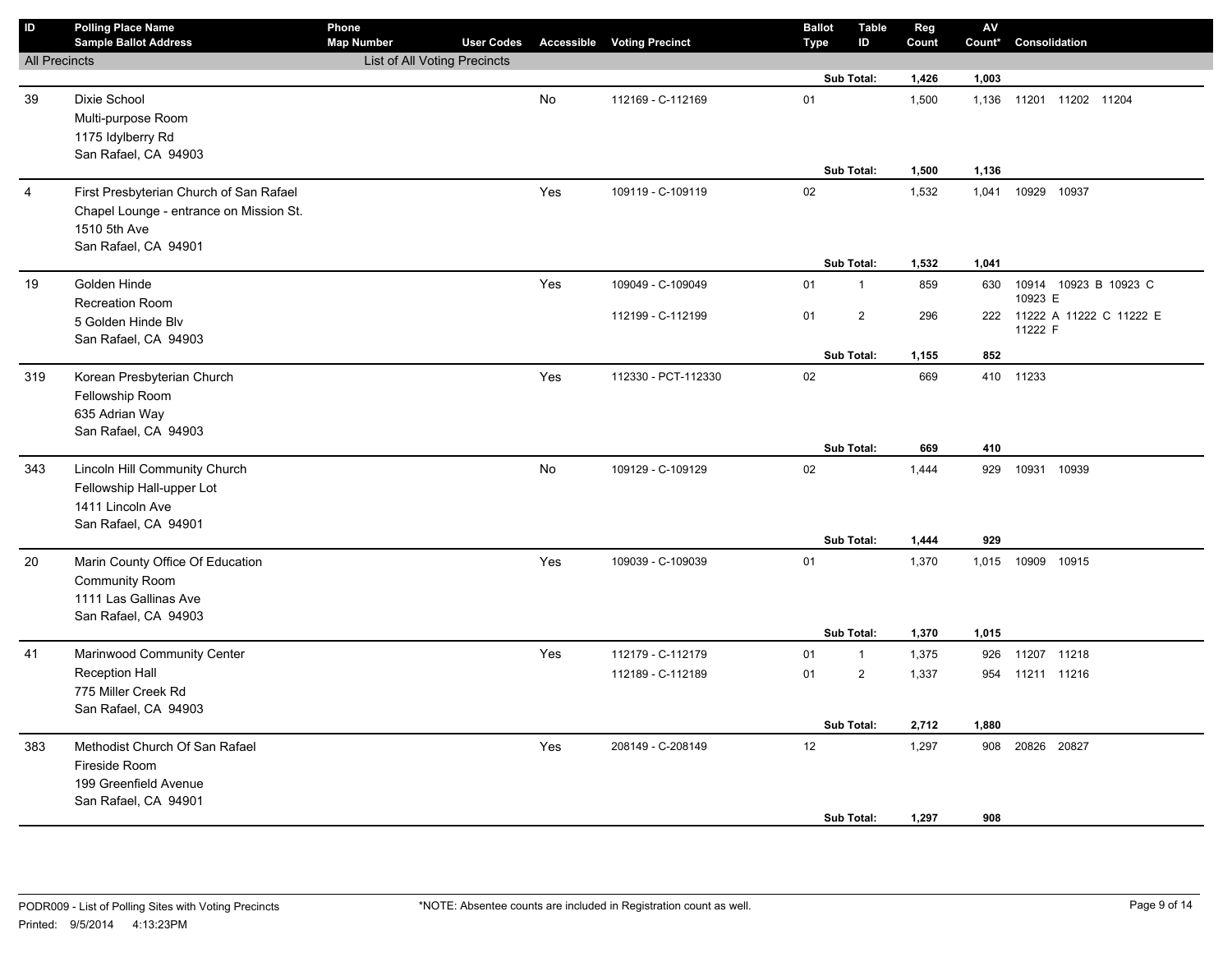| $\mathsf{ID}$        | <b>Polling Place Name</b><br><b>Sample Ballot Address</b>                                   | Phone<br><b>Map Number</b>   | <b>User Codes</b> | Accessible    | <b>Voting Precinct</b>                   | <b>Ballot</b><br><b>Type</b> | <b>Table</b><br>ID                           | Reg<br>Count            | ${\sf AV}$<br>Count*  | Consolidation                    |
|----------------------|---------------------------------------------------------------------------------------------|------------------------------|-------------------|---------------|------------------------------------------|------------------------------|----------------------------------------------|-------------------------|-----------------------|----------------------------------|
| <b>All Precincts</b> |                                                                                             | List of All Voting Precincts |                   |               |                                          |                              |                                              |                         |                       |                                  |
| 16                   | Nazareth House<br>Front Lobby<br>245 Nova Albion Way<br>San Rafael, CA 94903                |                              |                   | Yes           | 109080 - PCT-109080                      | 01                           |                                              | 995                     | 755                   | 10908                            |
|                      |                                                                                             |                              |                   |               |                                          |                              | Sub Total:                                   | 995                     | 755                   |                                  |
| 3                    | Rotary Manor<br>Community Room<br>1821 Fifth Ave<br>San Rafael, CA 94901                    |                              |                   | Yes           | 109089 - C-109089<br>109099 - C-109099   | 02<br>02                     | $\mathbf{1}$<br>$\overline{2}$<br>Sub Total: | 1,466<br>1,358<br>2,824 | 1,000<br>896<br>1,896 | 10920<br>10930<br>10921<br>10938 |
| 359                  | San Rafael Community Center<br>Lounge<br>618 B St<br>San Rafael, CA 94901                   |                              |                   | Yes           | 209159 - C-209159                        | 02                           | Sub Total:                                   | 1,430<br>1,430          | 972<br>972            | 20934 A 20934 B 20938            |
| 425                  | San Rafael Corporate Center                                                                 |                              |                   | Yes           | 209169 - C-209169                        | 02                           | $\mathbf{1}$                                 | 1,452                   | 991                   | 20944<br>20945                   |
|                      | Tamalpais Conference Room<br>750 Lindaro St<br>San Rafael, CA 94901-6020                    |                              |                   |               | 209370 - PCT-209370                      | 02                           | $\overline{2}$<br>Sub Total:                 | 748<br>2,200            | 493<br>1,484          | 20937                            |
| 33                   | San Rafael Fire Sta #2<br>Apparatus Floor<br>210 3rd St<br>San Rafael, CA 94901             |                              |                   | No            | 109159 - C-109159                        | 02                           | Sub Total:                                   | 1,425<br>1,425          | 979<br>979            | 10945 10947 10948                |
| 381                  | San Rafael Fire Station #5                                                                  |                              |                   | No            | 109149 - C-109149                        | 02                           | 1                                            | 1,384                   | 1,015                 | 10941<br>10942                   |
|                      | Apparatus Floor<br>955 Point San Pedro Rd<br>San Rafael, CA 94901                           |                              |                   |               | 109360 - PCT-109360                      | 02                           | $\overline{2}$                               | 833                     | 622                   | 10936                            |
|                      |                                                                                             |                              |                   |               |                                          |                              | Sub Total:                                   | 2,217                   | 1,637                 |                                  |
| 28                   | St Luke Presbyterian Church<br><b>Bayview Room</b><br>10 Bayview Dr<br>San Rafael, CA 94901 |                              |                   | No            | 109139 - C-109139<br>112219 - C-112219   | 02<br>02                     | 1<br>$\overline{2}$<br>Sub Total:            | 1,347<br>767<br>2,114   | 1,020<br>536<br>1,556 | 10935<br>10943<br>11244 11249    |
| 26                   | Trinity Community Church<br>Lobby<br>1675 Grand Ave<br>San Rafael, CA 94901                 |                              |                   | Yes           | 109340 - PCT-109340                      | 02                           | Sub Total:                                   | 764<br>764              | 541                   | 541 10934                        |
| 35                   | Venetia Oaks<br>Community Recreation Room<br>263 N San Pedro Rd<br>San Rafael, CA 94903     |                              |                   | $\mathsf{No}$ | 112209 - C-112209<br>112280 - PCT-112280 | $02\,$<br>02                 | $\mathbf{1}$<br>$\overline{2}$               | 1,119<br>678            |                       | 760 11227 11250<br>459 11228     |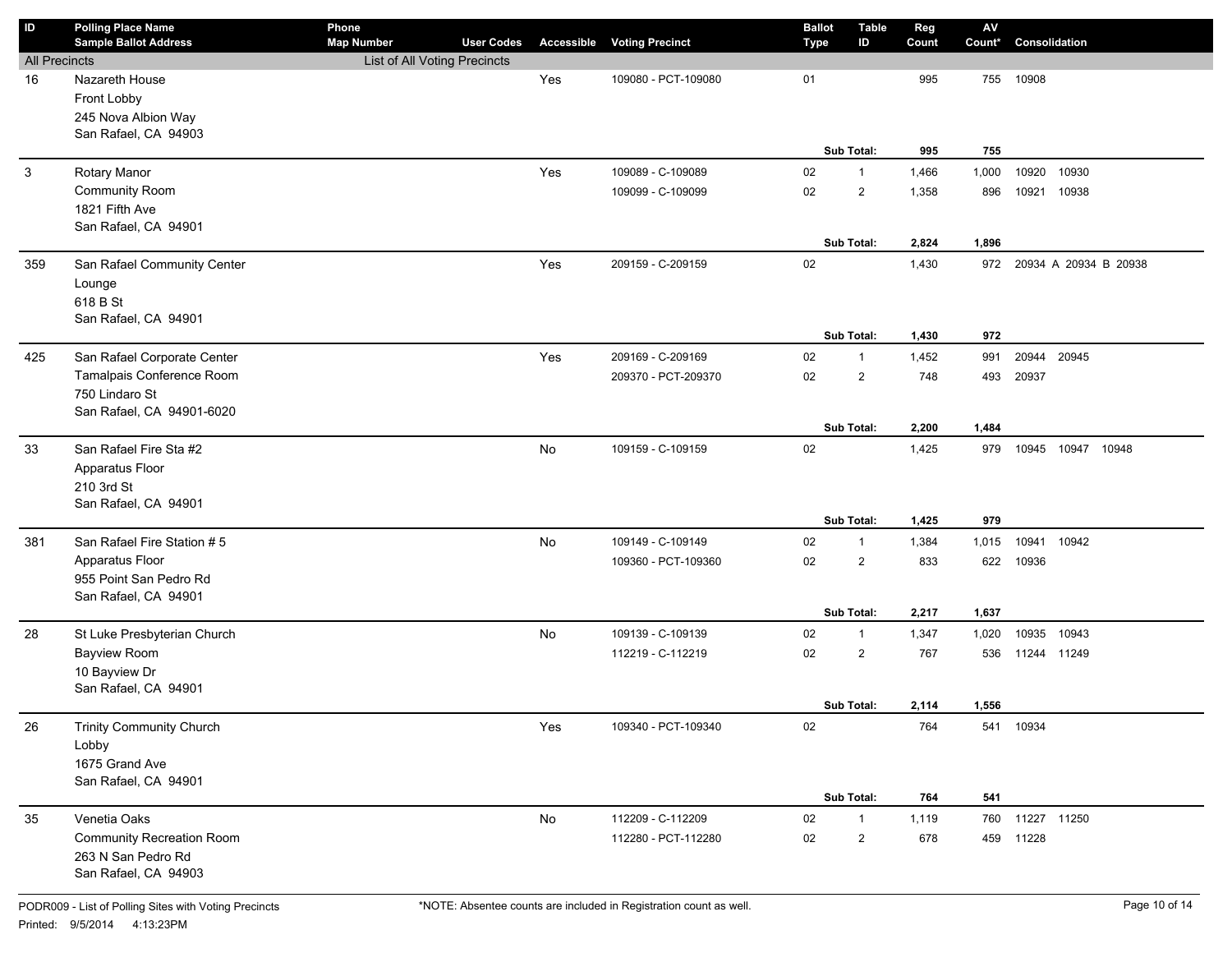| ID                   | <b>Polling Place Name</b><br><b>Sample Ballot Address</b> | Phone<br><b>Map Number</b>   | <b>User Codes</b> |     | <b>Accessible Voting Precinct</b> | <b>Ballot</b><br><b>Type</b> | <b>Table</b><br>ID | Reg<br>Count | ${\sf AV}$<br>Count* | Consolidation         |  |
|----------------------|-----------------------------------------------------------|------------------------------|-------------------|-----|-----------------------------------|------------------------------|--------------------|--------------|----------------------|-----------------------|--|
| <b>All Precincts</b> |                                                           | List of All Voting Precincts |                   |     |                                   |                              |                    |              |                      |                       |  |
|                      |                                                           |                              |                   |     |                                   |                              | Sub Total:         | 1,797        | 1,219                |                       |  |
| 9                    | Villa Marin                                               |                              |                   | No  | 109130 - PCT-109130               | 01                           |                    | 578          |                      | 452 10913             |  |
|                      | Card Room                                                 |                              |                   |     |                                   |                              |                    |              |                      |                       |  |
|                      | 100 Thorndale Dr                                          |                              |                   |     |                                   |                              |                    |              |                      |                       |  |
|                      | San Rafael, CA 94903                                      |                              |                   |     |                                   |                              |                    |              |                      |                       |  |
|                      |                                                           |                              |                   |     |                                   |                              | Sub Total:         | 578          | 452                  |                       |  |
| 387                  | Sausalito City Hall                                       |                              |                   | No  | 310089 - C-310089                 | 23                           | $\mathbf{1}$       | 998          | 688                  | 31030 31033           |  |
|                      | <b>Council Chambers</b>                                   |                              |                   |     | 310109 - C-310109                 | 23                           | $\overline{2}$     | 1,146        | 789                  | 31034 31038           |  |
|                      | 420 Litho Street                                          |                              |                   |     | 310310 - PCT-310310               | 23                           | $\mathsf 3$        | 705          | 513                  | 31031                 |  |
|                      | SAUSALITO, CA 94965                                       |                              |                   |     |                                   |                              |                    |              |                      |                       |  |
|                      |                                                           |                              |                   |     |                                   |                              | Sub Total:         | 2,849        | 1,990                |                       |  |
| 100                  | Sausalito Women's Club                                    |                              |                   | No  | 310099 - C-310099                 | 23                           |                    | 1,246        | 890                  | 31032 31036           |  |
|                      | Main Hall                                                 |                              |                   |     |                                   |                              |                    |              |                      |                       |  |
|                      | 120 Central Ave                                           |                              |                   |     |                                   |                              |                    |              |                      |                       |  |
|                      | Sausalito, CA 94965                                       |                              |                   |     |                                   |                              | Sub Total:         | 1,246        | 890                  |                       |  |
|                      |                                                           |                              |                   |     |                                   | 23                           |                    | 852          |                      |                       |  |
| 101                  | Star Of Sea Catholic Church<br>Parish Hall                |                              |                   | No  | 310410 - PCT-310410               |                              |                    |              |                      | 612 31041             |  |
|                      | 180 Harrison Ave                                          |                              |                   |     |                                   |                              |                    |              |                      |                       |  |
|                      | Sausalito, CA 94965                                       |                              |                   |     |                                   |                              |                    |              |                      |                       |  |
|                      |                                                           |                              |                   |     |                                   |                              | Sub Total:         | 852          | 612                  |                       |  |
| 168                  | Stinson Beach Community Center                            |                              |                   | Yes | 412149 - C-412149                 | 29                           |                    | 448          |                      | 309 41209 41254       |  |
|                      | Board Room                                                |                              |                   |     |                                   |                              |                    |              |                      |                       |  |
|                      | 30 Belvedere                                              |                              |                   |     |                                   |                              |                    |              |                      |                       |  |
|                      | Stinson Beach, CA 94970                                   |                              |                   |     |                                   |                              |                    |              |                      |                       |  |
|                      |                                                           |                              |                   |     |                                   |                              | Sub Total:         | 448          | 309                  |                       |  |
| 129                  | <b>Bel Aire School</b>                                    |                              |                   | No  | 311129 - C-311129                 | 02                           | $\mathbf{1}$       | 1,372        | 1,004                | 31148 31149           |  |
|                      | Staff Developement Room                                   |                              |                   |     | 312249 - C-312249                 | 02                           | $\overline{2}$     | 648          |                      | 490 31247 31251 31258 |  |
|                      | 277 Karen Way                                             |                              |                   |     |                                   |                              |                    |              |                      |                       |  |
|                      | Tiburon, CA 94920                                         |                              |                   |     |                                   |                              |                    |              |                      |                       |  |
|                      |                                                           |                              |                   |     |                                   |                              | Sub Total:         | 2,020        | 1,494                |                       |  |
| 124                  | Del Mar School                                            |                              |                   | Yes | 311119 - C-311119                 | 02                           | $\mathbf{1}$       | 1,387        | 1,065                | 31144 31151           |  |
|                      | P. E. Classroom                                           |                              |                   |     | 311520 - PCT-311520               | 02                           | $\overline{2}$     | 758          |                      | 569 31152             |  |
|                      | 105 Avenida Miraflores                                    |                              |                   |     |                                   |                              |                    |              |                      |                       |  |
|                      | Tiburon, CA 94920                                         |                              |                   |     |                                   |                              |                    |              |                      |                       |  |
|                      |                                                           |                              |                   |     |                                   |                              | Sub Total:         | 2,145        | 1,634                |                       |  |
| 122                  | Tiburon Baptist Church                                    |                              |                   | Yes | 312229 - C-312229                 | 24                           | $\mathbf{1}$       | 1,162        | 838                  | 31237 31246           |  |
|                      | Conference Room                                           |                              |                   |     | 312390 - PCT-312390               | 02                           | $\overline{2}$     | 397          |                      | 293 31239             |  |
|                      | 445 Greenwood Beach Rd<br>TIBURON, CA 94920               |                              |                   |     |                                   |                              |                    |              |                      |                       |  |
|                      |                                                           |                              |                   |     |                                   |                              | Sub Total:         | 1,559        | 1,131                |                       |  |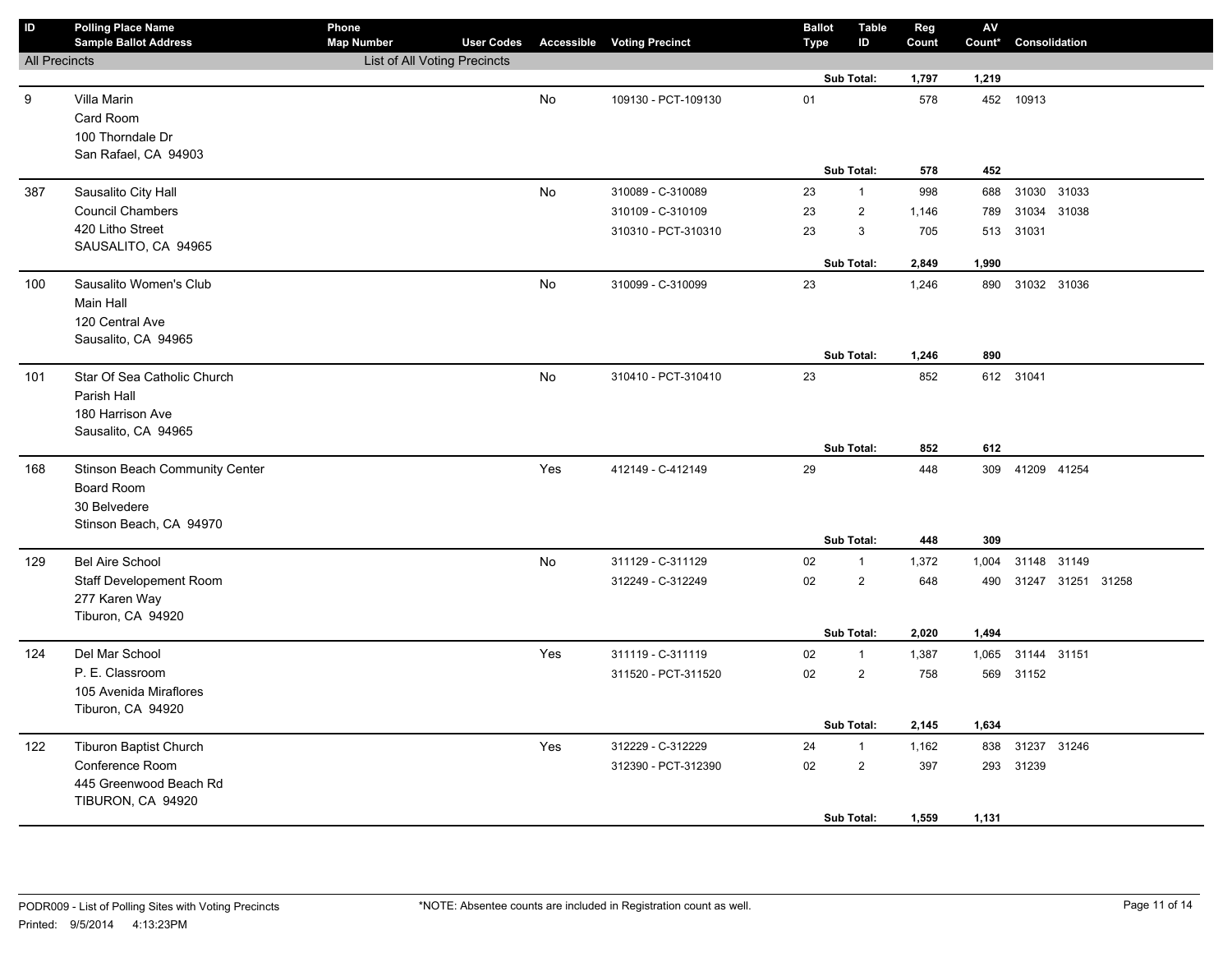| ID                   | <b>Polling Place Name</b><br><b>Sample Ballot Address</b> | Phone                                             |                   |            |                        | <b>Ballot</b> | Table      | Reg   | AV     | Consolidation                                      |
|----------------------|-----------------------------------------------------------|---------------------------------------------------|-------------------|------------|------------------------|---------------|------------|-------|--------|----------------------------------------------------|
| <b>All Precincts</b> |                                                           | <b>Map Number</b><br>List of All Voting Precincts | <b>User Codes</b> | Accessible | <b>Voting Precinct</b> | Type          | ID         | Count | Count* |                                                    |
|                      |                                                           |                                                   |                   |            |                        |               |            |       |        |                                                    |
| 335                  | <b>Tiburon Town Hall</b>                                  |                                                   |                   | Yes        | 311139 - C-311139      | 02            |            | 1,127 | 818    | 31154 31156                                        |
|                      | <b>Council Chambers</b>                                   |                                                   |                   |            | 311149 - C-311149      | 02            | 2          | 1,112 | 814    | 31155 31157                                        |
|                      | 1505 Tiburon Blvd                                         |                                                   |                   |            |                        |               |            |       |        |                                                    |
|                      | Tiburon, CA 94920                                         |                                                   |                   |            |                        |               |            |       |        |                                                    |
|                      |                                                           |                                                   |                   |            |                        |               | Sub Total: | 2,239 | 1,632  |                                                    |
| 407                  | <b>Tomales Regional History Center</b>                    |                                                   |                   | Yes        | 412089 - C-412089      | 02            |            | 653   | 465    | 41201 B 41201 C 41201 D                            |
|                      | Downstairs Meeting Room                                   |                                                   |                   |            |                        |               |            |       |        | 41201 E 41201 F 41201 G<br>41201 H 41201   41201 J |
|                      | 26701 State Route 1                                       |                                                   |                   |            |                        |               |            |       |        | 41201 K 41201 L                                    |
|                      | Tomales, CA 94971-0262                                    |                                                   |                   |            |                        |               |            |       |        |                                                    |
|                      |                                                           |                                                   |                   |            |                        |               | Sub Total: | 653   | 465    |                                                    |
| 172                  | Woodacre Improvement Club                                 |                                                   |                   | Yes        | 412159 - C-412159      | 30            |            | 1,087 | 682    | 41216 G 41216 H<br>41215                           |
|                      | Main Hall                                                 |                                                   |                   |            |                        |               |            |       |        |                                                    |
|                      | 1 Garden Way                                              |                                                   |                   |            |                        |               |            |       |        |                                                    |
|                      | Woodacre, CA 94973                                        |                                                   |                   |            |                        |               |            |       |        |                                                    |
|                      |                                                           |                                                   |                   |            |                        |               | Sub Total: | 1,087 | 682    |                                                    |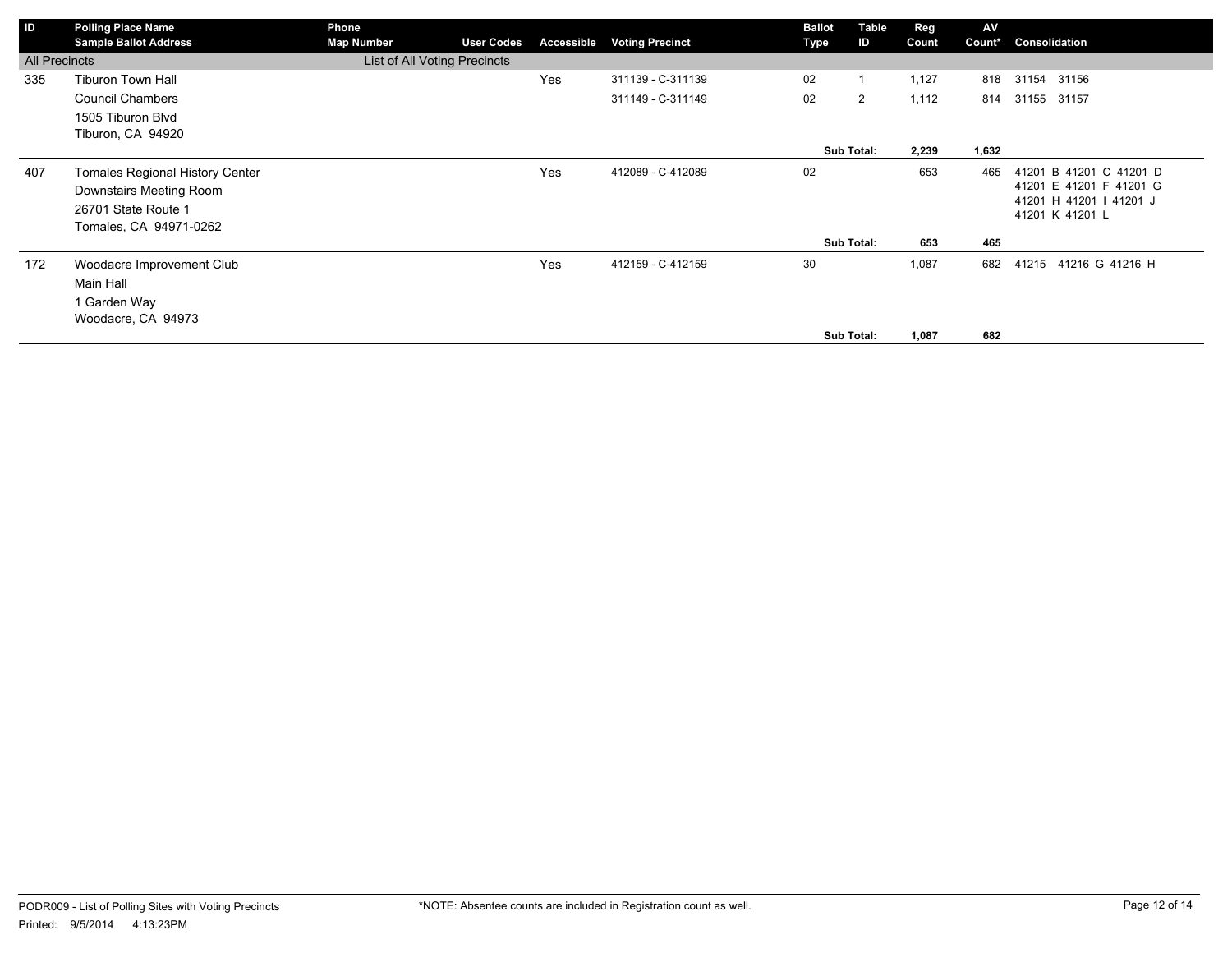| <b>IID</b>                                  | <b>Polling Place Name</b><br><b>Sample Ballot Address</b> | <b>Phone</b><br>Map Number |  |  | User Codes Accessible Voting Precinct | <b>Ballot</b> Table<br>Type | ID      | Reg<br>Count | <b>AV</b> | Count* Consolidation |
|---------------------------------------------|-----------------------------------------------------------|----------------------------|--|--|---------------------------------------|-----------------------------|---------|--------------|-----------|----------------------|
| Total Selected Poll Sites: 96               |                                                           |                            |  |  | <b>Grand Total:</b>                   |                             | 145.990 | 100.735      |           |                      |
| <b>Total Selected Voting Precincts: 139</b> |                                                           |                            |  |  |                                       |                             |         |              |           |                      |

**Total Unassigned Voting Precincts: 0**